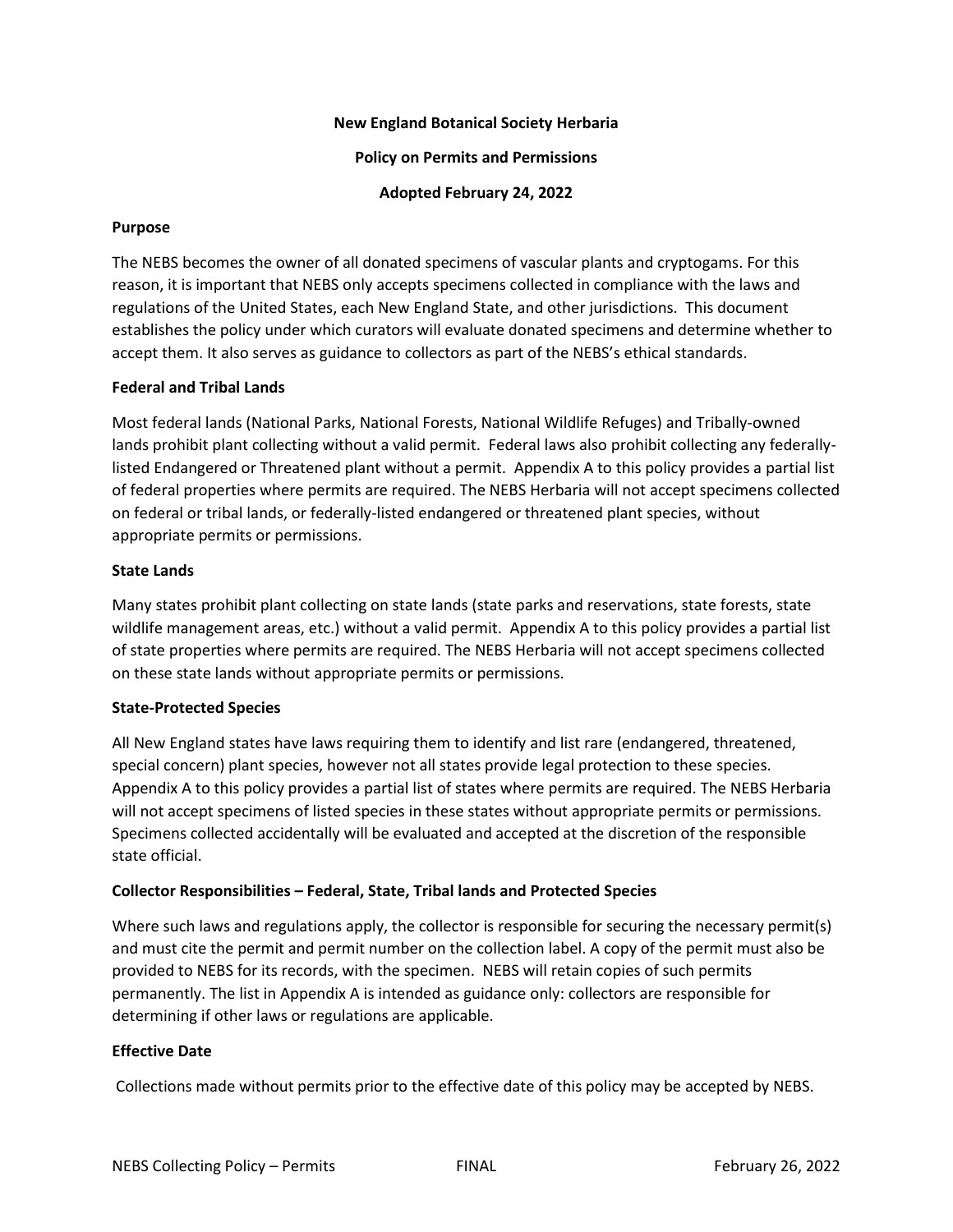# **Other Properties - Guidance**

In many circumstances, permits are not required by law or regulation (for example, collecting on private lands, collecting on some municipal lands, collecting on public roads). Collectors should be aware that plants are considered the property of the owner. Where feasible, collectors should obtain the permission of the property owner prior to collecting. This is particularly applicable to lands open to the public and held by private conservation organizations (Audubon societies, The Nature Conservancy, land trusts, etc.) or municipalities (town forests) as well as lands not open to the public owned by private individuals. Where such permission has been secured, it should be recorded on the collection label (for example, 'collected with permission of the Needham Land Trust').

We recommend that collectors obtain written or emailed approvals for their records. Seeking landowner permission provides an opportunity to educate landowners about the value of scientific collections, as well as securing goodwill that collectors are respectful of private property rights as well as the protection of native plant populations.

The NEBS Herbaria will accept specimens collected from these public and private lands without documentation of permission, however NEBS strongly recommends that all collectors obtain landowner approvals as a general ethical collecting practice. Appendix B to this policy provides an example of a permission letter, and an example of an email permission request.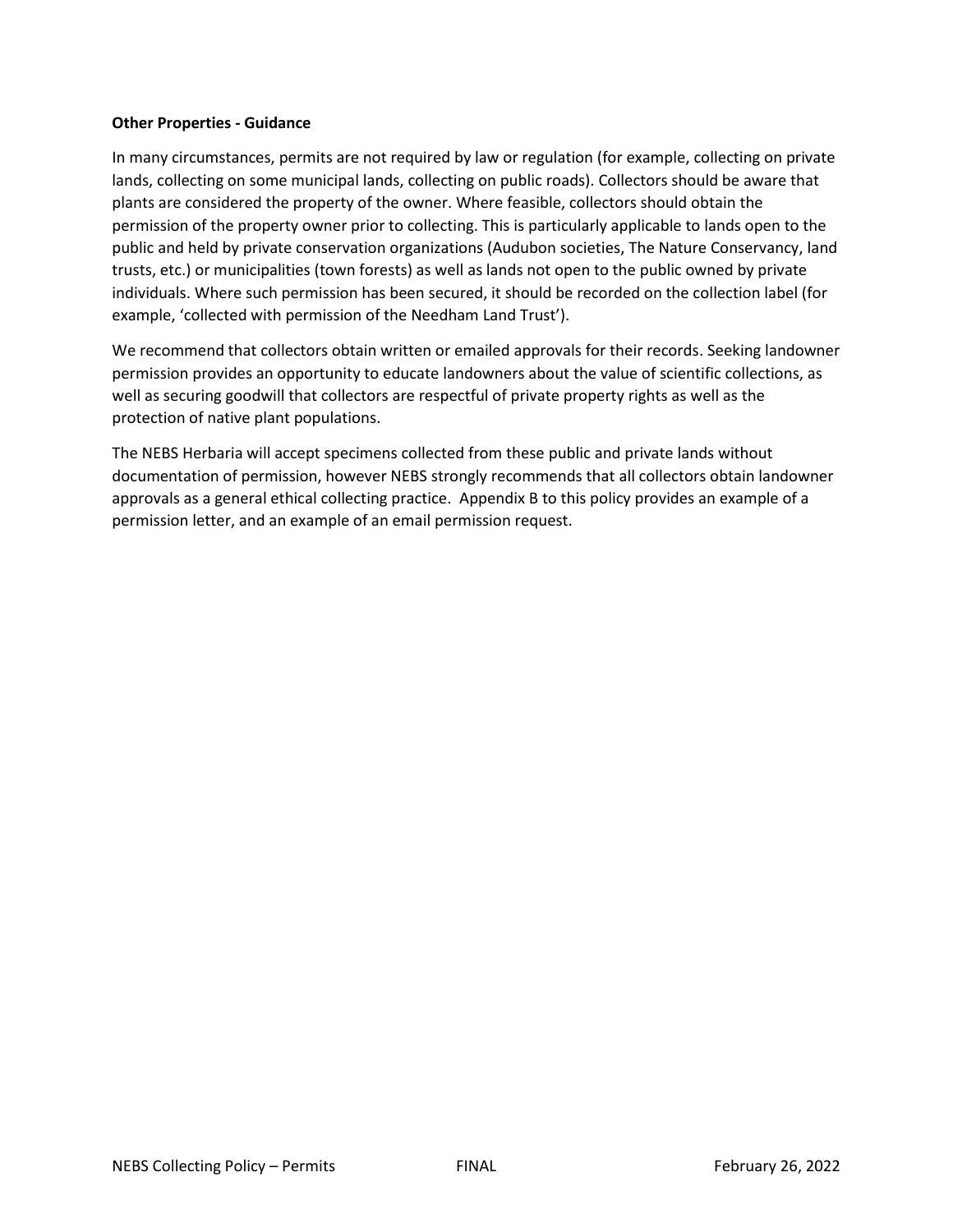**Appendix A – Partial List of Circumstances Where Permits Are Required For Collecting Plant Specimens**

|          | <b>Parks</b><br>Recreation<br><b>Areas</b> | <b>National or</b>   | <b>State Wildlife</b><br><b>Management</b> | <b>Listed Species</b><br>(Endangered, |                            |
|----------|--------------------------------------------|----------------------|--------------------------------------------|---------------------------------------|----------------------------|
| Location | <b>Monuments</b>                           | <b>State Forests</b> | <b>Areas</b>                               | Threatened)                           | <b>Contact</b>             |
| Federal  | Permit                                     | Permit               | Permit                                     | Permit                                | <b>NPS</b><br><b>USFWS</b> |
|          |                                            |                      |                                            |                                       | <b>USFS</b>                |

|                      | <b>Parks</b><br><b>Recreation</b> |                      | <b>State Wildlife</b>             | <b>Listed Species</b><br>(Endangered,<br>Threatened, |                      |
|----------------------|-----------------------------------|----------------------|-----------------------------------|------------------------------------------------------|----------------------|
|                      | <b>Areas</b>                      | <b>National or</b>   | <b>Management</b>                 | <b>Special</b>                                       |                      |
| <b>Location</b>      | <b>Monuments</b>                  | <b>State Forests</b> | <b>Areas</b>                      | Concern)                                             | <b>Contact</b>       |
| <b>Maine</b>         | Permit                            | Permit               | Permit                            | <b>No</b>                                            | <b>Maine Natural</b> |
|                      | (Bureau of                        | (Bureau of           | (Department                       |                                                      | Areas                |
|                      | Parks and                         | Parks and            | of Inland                         |                                                      | Program              |
|                      | Lands)                            | Lands)               | <b>Fisheries and</b><br>Wildlife) |                                                      |                      |
| <b>New</b>           | Permit                            | Permit               | Permit                            | Permit (state                                        | Various              |
| Hampshire            |                                   |                      |                                   | lands)                                               |                      |
| Vermont              | Permit                            | Permit               | Permit                            | Permit (state                                        | Department           |
|                      |                                   |                      |                                   | lands); written                                      | of Fish and          |
|                      |                                   |                      |                                   | landowner                                            | Wildlife             |
|                      |                                   |                      |                                   | permission                                           |                      |
| <b>Massachusetts</b> | <b>Special Use</b>                | Permit               | Permit                            | Permit                                               | Various (see         |
|                      | Permit                            | (Department          | (Division of                      | (Division of                                         | left)                |
|                      | (Department                       | of                   | Fisheries and                     | Fisheries and                                        |                      |
|                      | of                                | Conservation         | Wildlife)                         | Wildlife)                                            |                      |
|                      | Conservation                      | and                  |                                   |                                                      |                      |
|                      | and                               | Recreation)          |                                   |                                                      |                      |
|                      | Recreation)                       |                      |                                   |                                                      |                      |
| <b>Rhode Island</b>  | Permit                            | Permit               | Permit                            | Permit                                               | Department<br>of     |
|                      |                                   |                      |                                   |                                                      | Environmental        |
|                      |                                   |                      |                                   |                                                      | Management           |
| <b>Connecticut</b>   | Permit                            | Permit               | Permit                            | Permit                                               | Department           |
|                      |                                   |                      |                                   |                                                      | of Energy and        |
|                      |                                   |                      |                                   |                                                      | Environmental        |
|                      |                                   |                      |                                   |                                                      | Protection           |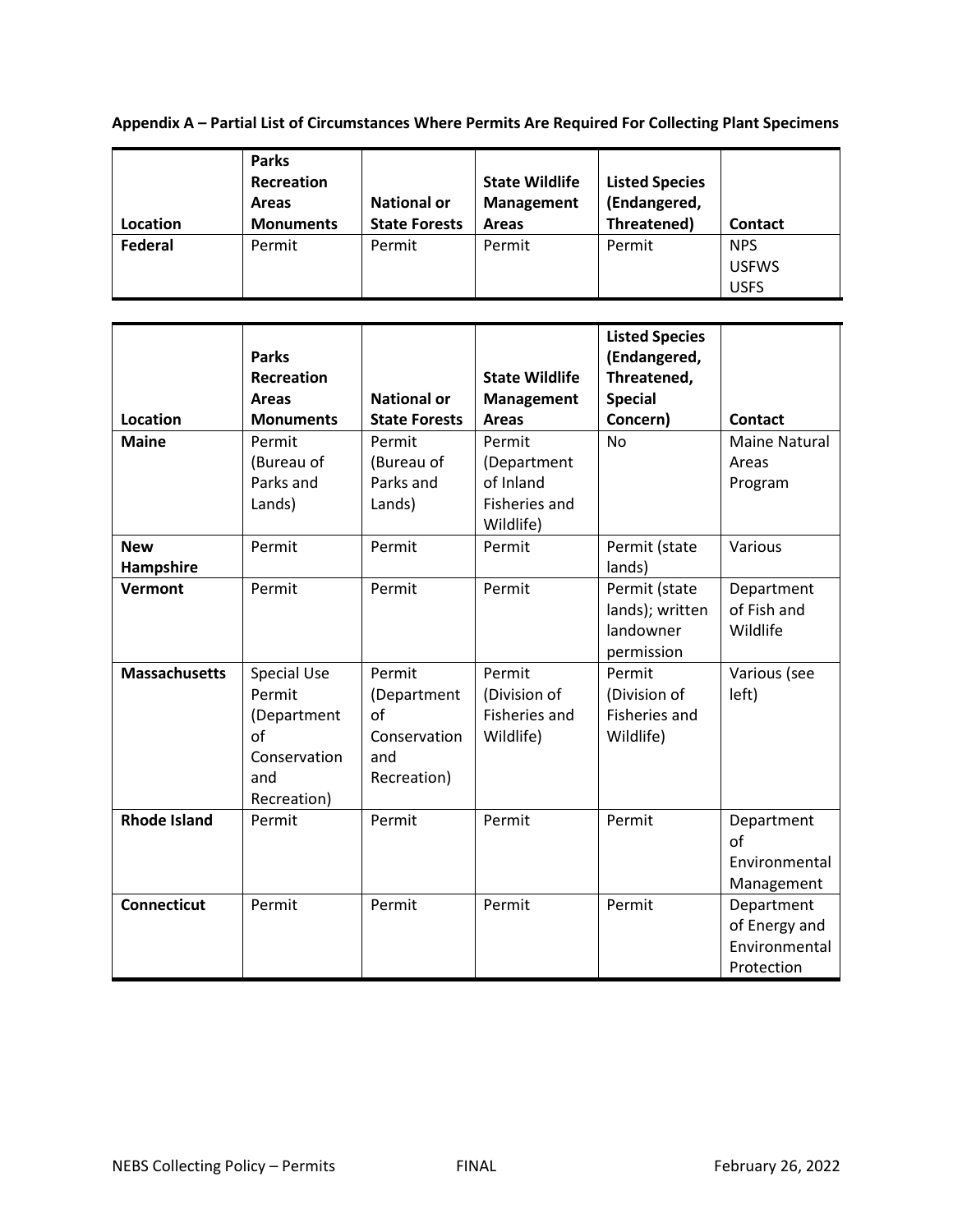## **Appendix B Sample Permission Letter and Email**

## **New England Botanical Society Herbaria**

#### **Private Landowner Permission Letter**

| This letter indicates that | (the landowner)           |  |  |
|----------------------------|---------------------------|--|--|
| permits                    | (the collector) to access |  |  |
| landowner's property at    |                           |  |  |

(address) to collect specimens of vascular plants or cryptogams (mosses, fungi?, liverworts, lichens) for the New England Botanical Society (NEBS) herbaria. The specimens will become the property of the NEBS and will be available to researchers through the physical and digital herbaria.

\_\_\_\_\_\_\_\_\_\_\_\_\_\_\_\_\_\_\_\_\_\_\_\_\_\_\_\_\_\_\_\_\_\_\_\_\_\_\_\_\_\_\_\_\_\_\_\_\_\_\_\_\_\_\_\_\_\_\_\_\_\_\_\_\_\_\_\_\_\_\_\_\_\_\_\_\_\_\_\_\_\_\_\_\_

Herbarium collections provide an invaluable permanent record of the diversity of the New England flora, the distribution of each plant species across the region, and the changes over time in distributions, flowering times, and other aspects of ecology. Thank you for agreeing to participate in this important research by allowing plant specimens from your property to become part of the herbarium.

#### Landowner

|           | Name      |
|-----------|-----------|
|           | Telephone |
|           | Email     |
|           | Signature |
|           | Date      |
|           |           |
| Collector |           |
|           | Name      |
|           | Signature |
|           | Date      |
|           | Email     |